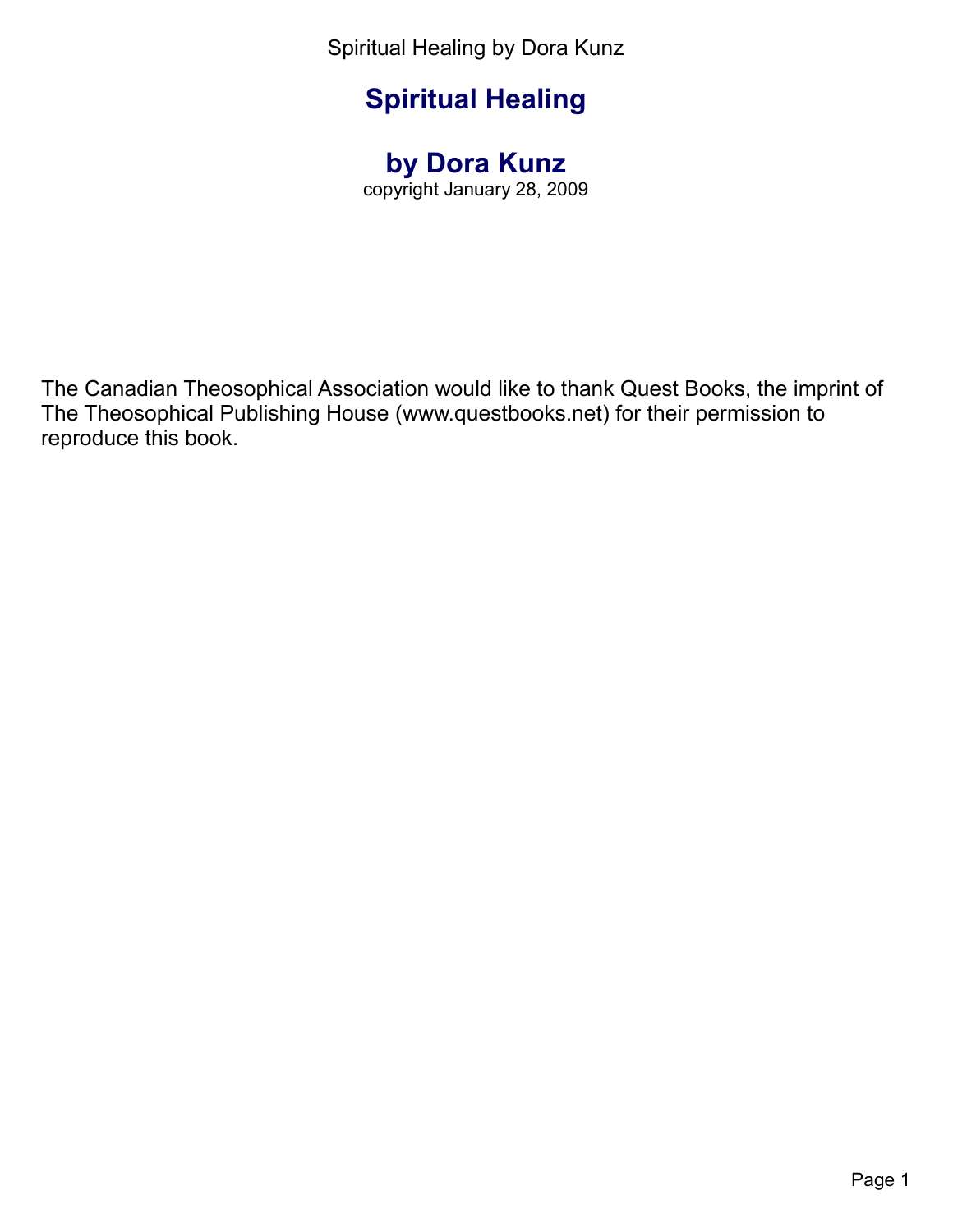#### **Talk given at Indralaya July 30th, 1957**

Tonight I thought I would give you an introductory talk on this vast subject of spiritual healing because it is really a big subject and during the three weeks I though we would take it up from different angles. As you all know, I've been doing some of my particular kind of work with my auras, with doctors and that sort of thing,for many years. Tonight I'm going to take it from a wider angle, and I'll bring that other part in later. Why I am bringing it up at all is because interest in the subject of spiritual healing has increasedincreased incredibly among doctors and psychiatrists.

For the last five years they have started in a place very near where we live in Rye, N.Y.. It's a place called Wainwright House, it belongs to the Christian Laymen movement, and they've had these seven conferences on spiritual healing. I've been, I think, to all of them except the very first one. Now, at such a small place people can come only by invitation, and what has been really fascinating is the kind of people who are coming. First of all, there are of course a great many clergymen; but then what really is incredible is the number of, you might say, hard-boiled surgeons. For instance, what you might say the convenor of this meeting is a Doctor Frank Slaydon who for many years was the head of the neurosurgeons who are attending; and besides that a great many psychiatrists and psychologists besides those people who do the healing or people who are interested in some of this phenomena - I have given some talks to this gathering - and they are constantly being questioned by these different people.

But the interest is there, and it's very sincere al over the world, not only in the United States- I think it is really much further ahead as a matte of fact in England than it is in the United States. Many thousands and hundreds of thousands of people are going to these healing and revival meetings. The last thing I attended which is very interesting, I think two weeks before I left New York, only a few of us- I think only about fifteen or seventeen because this was an invitation on the spur of the moment. We had this man Oral Roberts - he has been in the Northwest and in many parts of the United States, and he came to this very small session and we were supposed to ask him any question we liked. And also he told us the story of his life. I'm glad I went there because I will have to say that I went with an extraordinarily prejudiced mind - I'm going to be perfectly honest about it that nobody in the world could have been more prejudiced than I - and I think 50% of the people there were in the same frame of mind frankly. And I think the man was - well of course he felt nervous because he thought he was in a company of highbrows - but he was, I think, extraordinarily sincere. And I think he's very simple because he's part India - I believe he's half India, and he therefore is a man with no questioning, no subtle Emotions. I don't mean because he's an India, but because he belongs to a simple pattern. I like this thing about him, he was very honest. He said many times, over and over again,he didn't know - and I think that is very sincere.

And he,like every other healer who has come to these meetings- and some of them like Mrs.Agnes Sanford I believe are very well known- they all say the same thing,that of all the thousands of people, and I suppose Oral Roberts has many more thousands than anybody else, they all say that only a very few people of those who come forward get healed. And none of them - that's one of the things which they always discuss - none of them has any idea what it is which prevents this healing from taking place. But then they of course also testify to these hundreds of cases which have been medically tested to being healed spontaneously. For instance the man I heard the first time I ever went to a spiritual healing seminar was a man in England - his name is Dr. Leslie Weatherhead, and he has with him working during the week seven Harley Street specialists so every case - and practically no other healer I know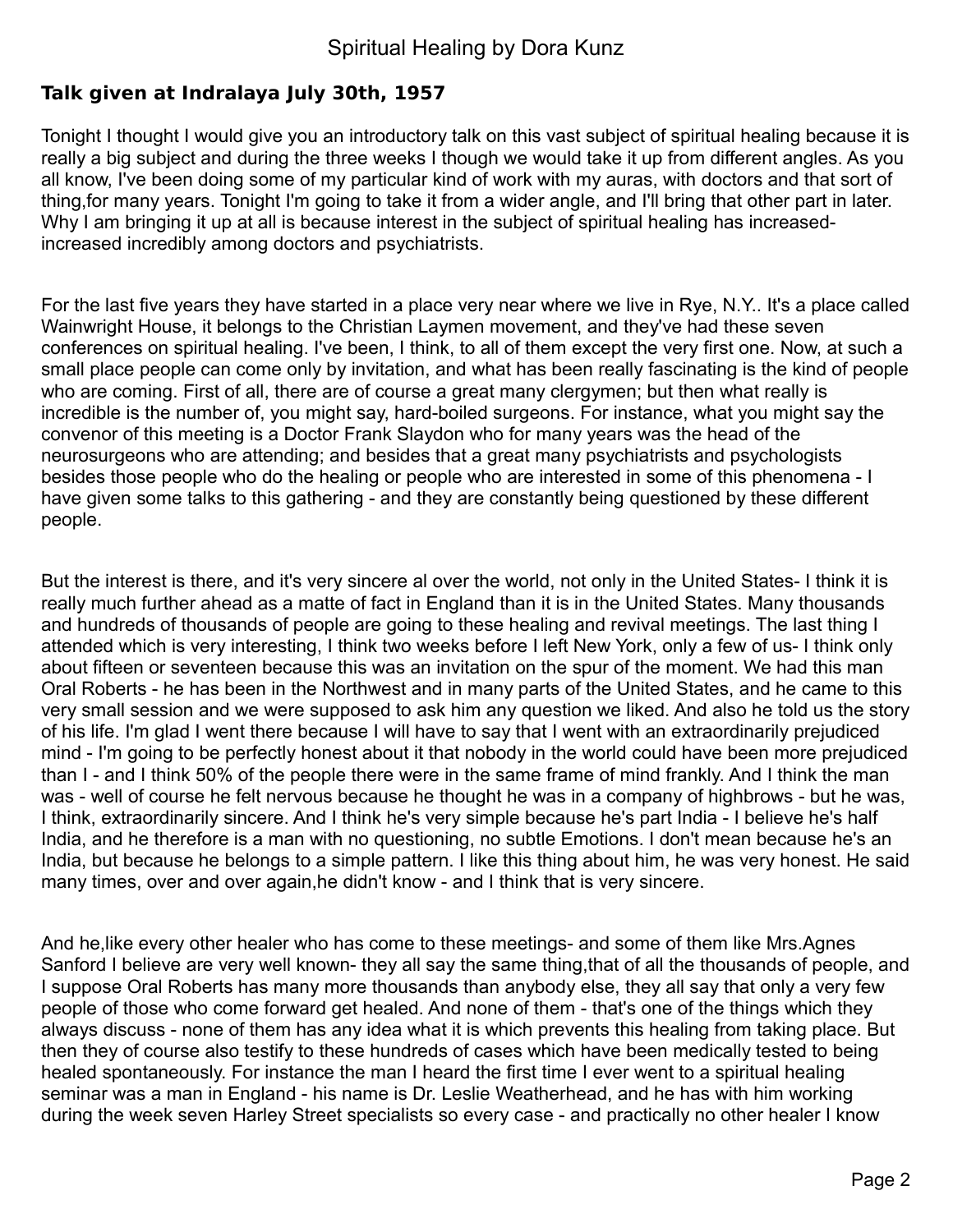does this, this particular thing, and I think of all the people I met I like him best, Dr. Weatherhead - he doesn't take first of all a case which has not gone, as it were, through the medical mill, so they have medical diagnosis. Then they go through the spiritual healing ritual and hey have many spiritual healing groups; and then after this healing takes place they are again tested by the doctors who can therefore write a report. That is the one thing that all the doctors and psychiatrists who attended all these Conferences are begging for. They are begging for medical reports to be kept, and I've got to admit that practically not one of them does it. This Doctor Leslie Weatherhead in England who is the head of some big Methodist church in London,is the only one who, you might say,has the scientific mind and a scientific method of keeping constantly records, year by yea. The rest of them ay well they are so busy,they don't have the time. They say we come and we try to help people because we are asked and we cannot be bothered to take records. They are definitely, I think,on the defensive a little bit and that is, of course,the one thing everyone is begging for , the records. Now Dr.Weatherhead has done this and he told us about an interesting case - you don't mind if I ramble a little bit, do you, and tell you these things that happen? Dr. Weatherhead has those healing groups and every Sunday I believe there's one healing group which - I think three to five thousand people come every Sunday- and here's a very important fact to rememberon the stroke of Big Ben they start, that's the signal for everybody, they start thinking of a person. And he was telling us that he had one of his parishioners who was a dock worker who was dying with a blood disease which is very rare and they didn't think this, and at the seven o'clock healing ceremony all these people prayed for him. The following morning he went back to the hospital -he really thought to make to make the funeral arrangements of the man - but when he went to the hospital and talked to the nurse she told him this: she didn't even know that they had been praying about him. The doctors thought he was dying and then something very strange happened. Suddenly after seven o'clock this blood disease was, and this blood, as it were,turned around and started - well it had the right quantity of white and red blood corpuscles, and the following morning he was out of bed, he was walking; in two days he was out of that hospital; and in week he was back as a dock worker.

Now the one thing - for instance very healer brings out a different angle- the one thing Dr. Weatherhead and I'm interested in this and I've been experimenting along some of these lines myself - brings out is that in this healing services which he conducts on Sundays he never thinks of a more than one or two people. Because he feels if you can direct this energy, this force, at those few people,it has this remarkable effect.

Now of course, all the healers - there isn't one of them which doesn't agree to that - and as I say I've talked with all of them, I've watched all of them, I have been in private sessions, and I don't mean to be healed, but I've watched their healing in private sessions and seen what took place and sometimes what didn't take place too - but they all feel this that they are not the healer but only the instrument of a healing power. They may disagree on a lot of things but that is the universal attitude which they have. And they feel that they are an instrument of God and that through their fingers or through their thoughts,it doesn't matter which way, they are able to be, as it were, the tools of this great healing power which they feel comes from God through them to cure people. And they feel that another basic qualification , of course, is the desire to help.

Now all the healers I have met by this time and I've met a few, they are people, of course, who have in themselves an immense and overabundance of energy. I mean there isn't one of them who is sickly,there is not one of them who is successful who has not this overabundance of physical vitality with an outward going personality. For instance when we asked Oral Roberts - he belongs to the Pentecostal Church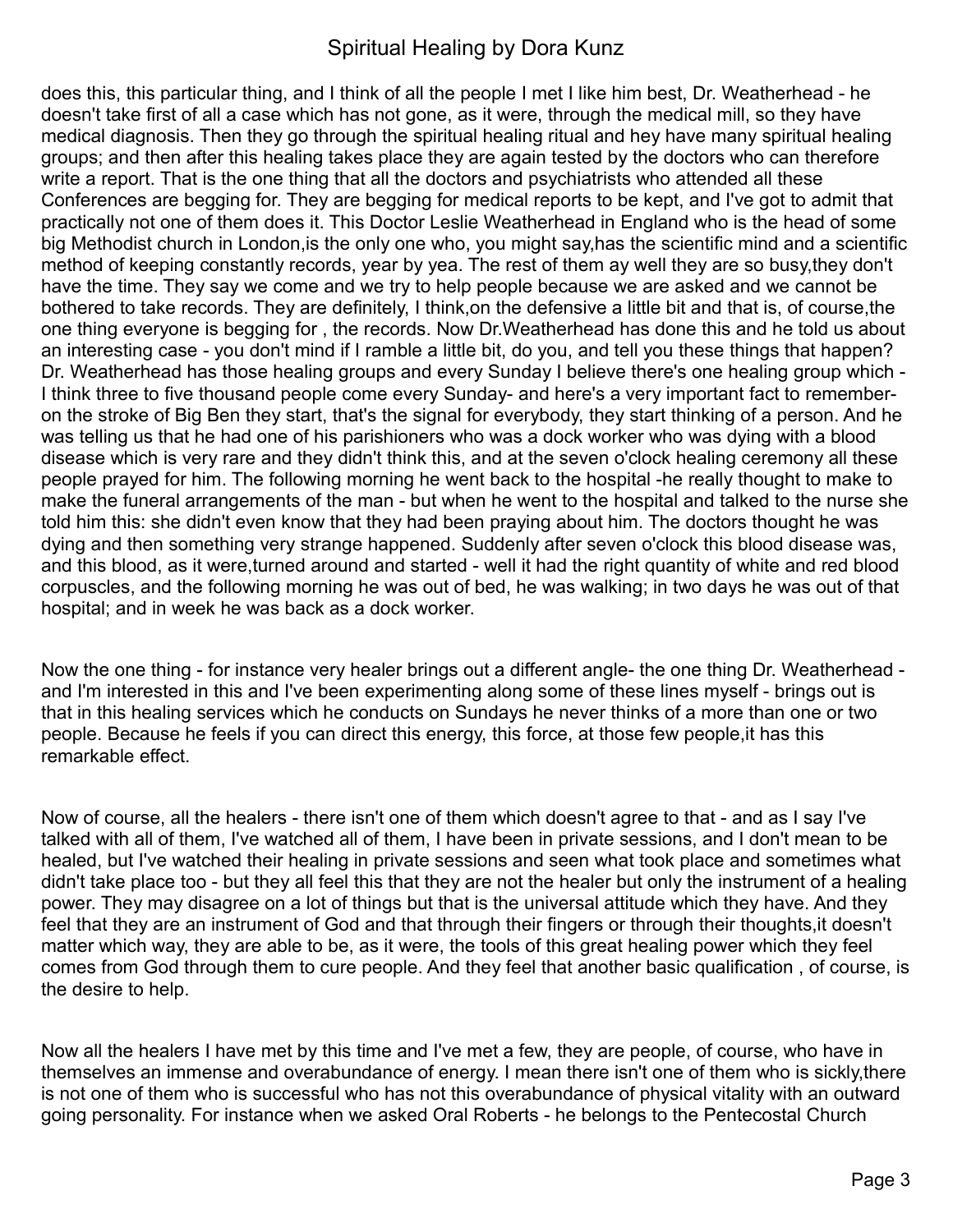believe - he said that nothing happened to him till he was anointed. At first his language bewildered us and of course we didn't really know what that meant so finally somebody said "What do you mean, anointed?" And what he meant is - being anointed is that he feels nothing really till, as it were,he puts himself in a state of mind where he is in relationship with God, and then he feels he is this tool of God as a healing power. Now that is what he means by being anointed - and I believe that is a special term in his particular church.

Now of all these people and we had of course as a group,w e had many many patients brought to us, I mean in the healing groups why they like me is because I always explain to them- I'm really not the a healer in that term of the work - I always explain that. Also I am the only heathen, I've got to say it. (Laughter) The chairman of the board of directors always puts his arm around me every morning and says: "How is my little heathen today?" and I've always been struck by this thing that some of them are without any doubt very narrowly sectarian, others are not. But they have no philosophy in any way, I've got to say that of all of them, which makes them think why they do have a failure. And I've got to say it, I even got up a couple of times. If they think of a patient, I mean if they have worked on a patient for a long time and that patient dies, they feel and have that sense of absolute failure. So two things they lack from my point of view, which I think we theosophists have, that sense that death - to them it is really only in theory a release, if you know what I mean. I've head some of these preachers say how terrible they feel, and it happens, of course over and over again , that some of their patients die, and they do not have, except in pure theory, they say it is God's will, but they do not have the idea that the person may have a sense of release.

Secondly,they don't have, of course, this basic idea in our theosophical teaching of karma- that it is something in a person's fate that they cannot be cured- they also have no philosophical background to that, so over and over again in the Conferences they bring out that total inability of why so few fundamentally can use this healing power, and none of them - there isn't one of them - who of course knows which of their many patients is going to respond. And is very interesting to me and always has been.

The man after Dr. Weatherhead, whom after all I have only met once, but the man I have come to like enormously myself , and I've seen himself many times and I think we have become good friends - is a man who is an executive in the Glen Martin Air Company in Baltimore . He's an engineer, he's a little Scotchman, he never opens his mouth practically, he's a warm personality with this tremendous oh tremendous vitality. He's very humble, and I've seen him in action and I think he really has one of the finest healing power or healing hands I have ever seen. And he takes no money for it. He's completely dedicated to this work. He spends his eighth hours or whatever he does as an executive in the Glen Martin Aircraft Company - the first thing which impressed me, the first story he -you see I'm rambling, ain't I - he told me was this. The government had ordered, I think he said, fifty or sixty planes (for the people who work in Boeing this should be interesting) and it was a special new design, and just before he closed shop they found that in one plane something essential was missing. And that another plane therefore had two of them. And they had to go out with a government contract, all these planes had to go out the following day. Well,so he told his boss, he said, leave me alone,he said, let me be alone and I think I will know something. There was anyhow nothing much anybody could do. So he went into his hangar,he prayed as it were- which of these planes, he tried to find out, had this essential part missing. And he said he got it,and he said he went to the plane, got the workman to open it up, and that was the right one. Otherwise they would have to tear all the 50 or 60 other planes apart which would have had to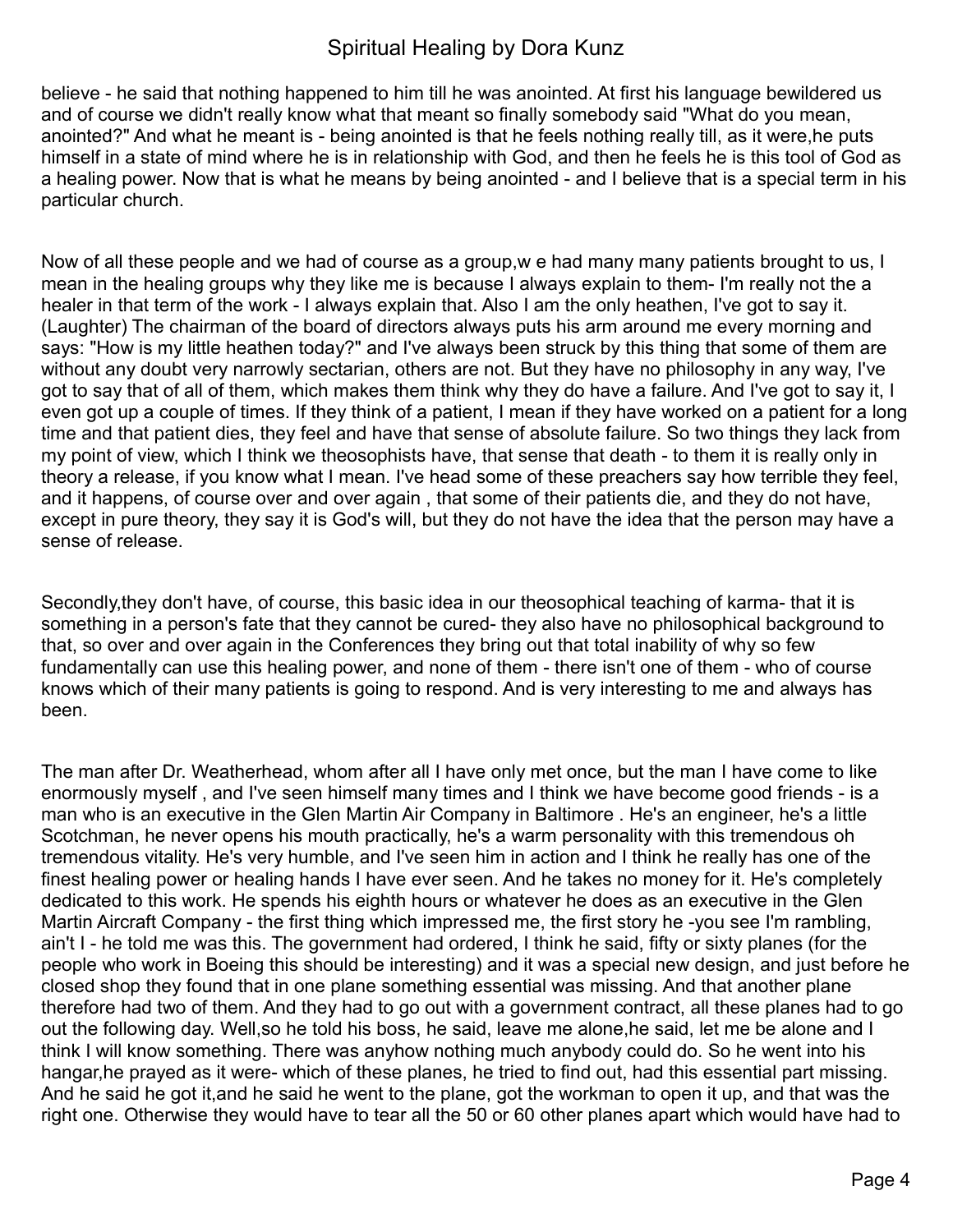out the following day. Now that's practical , isn't it? But that is beside the point.

He has this ability to help people. I have heard a story which he even doesn't know. Just before I went home, I was asked to a Methodist church or some sort of church, to meet with the preacher and to give a talk to a little healing group. So I did. Well, the preacher took me home and he said that he had an extraordinary experience. Because he had, he was terribly injured in some way, he had a dreadful headache. And he couldn't use his arms, this paralysis would get worse. Well, he had a parishioner, and this preacher knew nothing about it, in Baltimore where this Mr. Worral lives. She went to this healing service. Mr. Worral has in his house a little healing service and he puts his hands on peoples head, and what she thought of was that this healing power would go through her to this preacher who she liked, who was 250 miles away from her. Well, she went three times in this week, and she never said one word to this preacher. And the strangest thing is that suddenly he could move his arms, and his leg, and within two weeks he was completely over the paralysis which doctors said would be progressive. And he never knew what was the cause 'til the parishioner came home to her mother about six months after he was totalled cured,and told him. Now don't you think that's an interesting story? And Mr. Worral he's never this story because the preacher has never met Mr. Worral. So healing, in other words, why I'm telling you these stories is, is a very strange- can I say its a very strange business. Because as I say there is healing through another person, the direct effect- and I think we don't realize enough of that, and more and more doctors are genuinely studying this - of people's thoughts, of the laying on of hands of people, on record is absolutely amazing.

Now for instance the chief psychiatrist in the Roosevelt Hospital which is one of the big hospitals in New York, a Dr. Laidlaw, he is completely convinced on the subject of spiritual healing, and he of course works a great deal with this - not so much as this Mr. Worral I've been telling you about - but also with one of the know mediums in the United States,this Mrs. Eileen Garrett. She, when she goes into a trance, is able to tell the psychiatrist what is wrong with his patient and she tells him how to treat him, as a matter of fact, and she gives him many ideas. And of course Mrs. Garrett has been a medium - she's a short stout lady - she has again this incredible vitality although she is sick like a dog most of the time. Because being a medium her metabolism is very different. Now she really, because of this constant mediumship, she is destroying herself in many ways - I mean her kidneys, all these things are not functioning very well because of the use, as it were, of the fluid in her body. For instance, Dr. Laidlaw told us this, he stuck out his neck finally in saying this in a Conference like he was, he said Mrs. Garrett has two personalities who direct her, and Dr. Laidlaw has taken the basal metabolism - probably most of you know something bout what the basal metabolism is - now he has taken Mrs. Garret's basal metabolism, and that has been one; then he has taken the basal metabolism - within a space of half an hour - of Mrs. Garrett and both those entities; (one is supposed to be a Persian physician) and all three are different. Now that, I think, is interesting, isn't it? And he of course thought, in other words he has made several tests as much as he possibly could in this scientific testing of this poor woman - I mean I must say poor woman although she had this vitality when she talks, every time she goes into a trance the results in her own basic metabolism are disastrous as a matter of fact. And so she can only do very little of work. But she has been very helpful in letting people do everything in this world to her. Very drug has been tested on her , every medical gadget has been applied to her - that she is alive is a a miracle after all the things she has undergone? So I think she is a very remarkable person to be willing to be a guinea pig for so many years for so many doctors. And a funny thing is, she doesn't, of course, remember one thing which happens to her and she always says that she has no explanation and she doesn't know how much she believes of anything.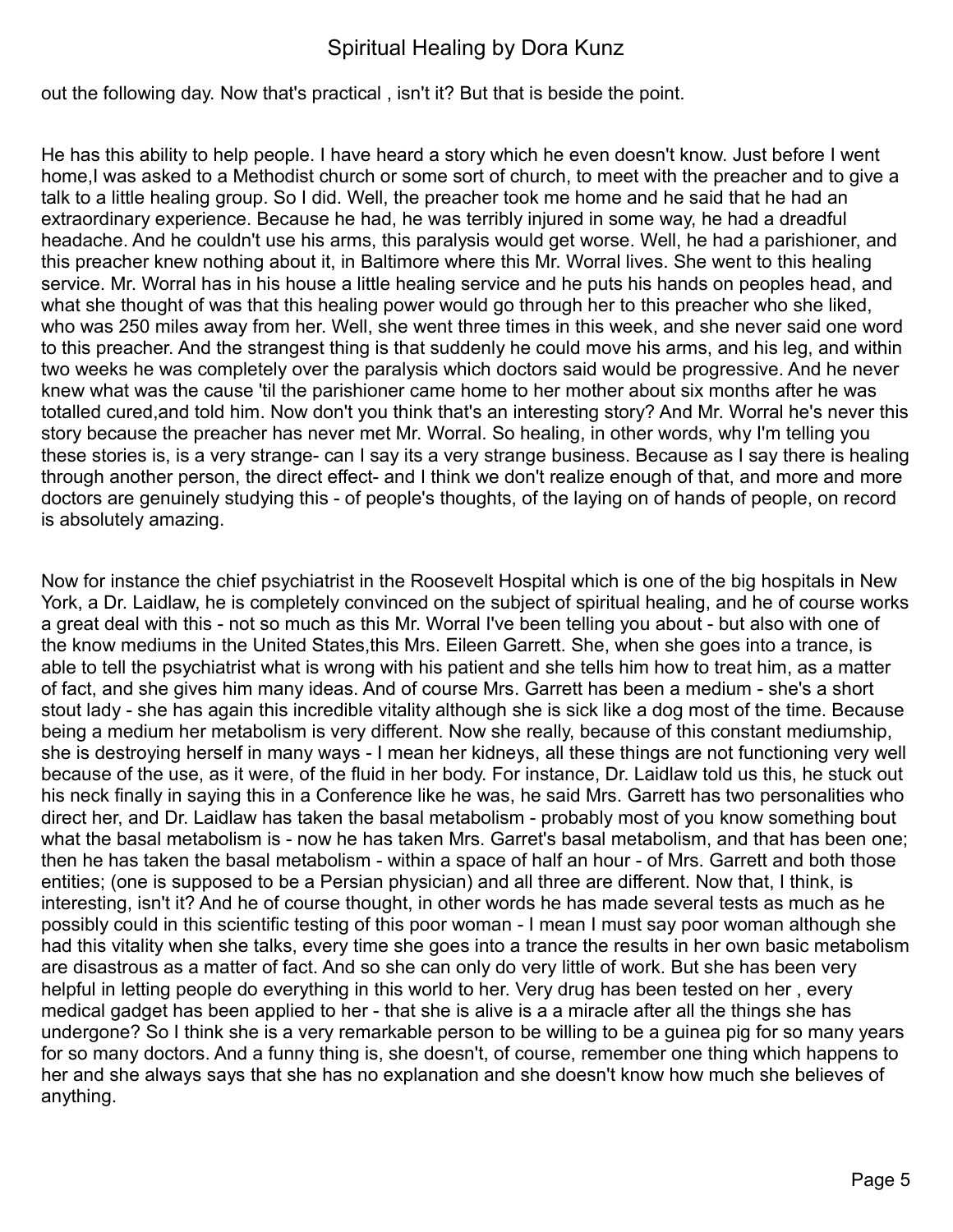Now, these people are really sincerely searching, they are really trying to find out if there is any reasonable explanation,what are the attitudes of mind, what are the attitudes of mind which do not make for healing. And I don't think that at this time - after five years, I've got to say it - I don't think that they have got much further. I think what they have got so far as that without any doubt there is this great spiritual energy in the world, and it is able to function through these people who are these healers, and that some of the people who come to these, come with an attitude of mind which it is possible for this energy to move in the body which can heal tissues, organs, can be - for instance, people who have TB and have very little lungs, very little part of their lungs left, they have been able to grow complete lungs in the space of a a very short time. I mean I think that there have been rare cases where they have been Xrayed before and after, and that these things are facts. I think they are willing to accept this even if there is really no scientific explanation of it.

And thus meeting all these different people constantly, it is interesting to note this. The people who do the healing, of course they are without any doubt dedicated people, they very positively feel, and I must emphasize that they feel this very very strongly,they feel that they are the instruments and they pray for them to be instruments for this power of God. They spend, of course, a good many hours a day doing this. I mean it doesn't come on them without any hard work, and I think they are always willing o give. All of them have great feeling, I think, of cheerfulness. Some of them are, of course, more unselfish than others - in other words, a man like Mr. Ambrose Worral I think has very little ego in his personality. He is a man who laughs a lot, and he has a sense of humour, and I like him the best myself, Maybe because I like a practical man, I don't know.

But the think I don't like - and I must say Oral Roberts doesn't have that, even on TV- some of them have this, and I don't like it personally - they do have this terrible feeling that people can only be healed if they believe in Jesus Christ,and are only healed by this belief in Jesus Christ. Now I personally don't believe that, and of course in some cases, I think that one of the healers is without doubt a very fine healer, but of course she didn't make too favourable an impression on the psychiatrists and doctors because she was, I think, too dogmatic about herself and her religion. For instance,there were there a great many people of other faiths. And this emphasis on this one idea, which is first of all not basically true because there is spiritual healing going on in every sect of the Christian religion but also it happens in other parts of the world. And being a theosophist, being brought up in this idea of the world aspect of religion, of course that doesn't appeal to me personally.

And we had the most incredible doctor - a doctor from Harley Street, an Englishman,who was a converted Catholic. Well, he was - can I say it? - ferociously religious! Well, by that I mean he really shook himself practically to pieces, and he also took everything so completely literally. To him the whole thing was not something - and he said that over and over again -not something which happens 2000 years ago, it happened right now for him - you see what I mean? And he thought it was wicked that people thought that the crucifixion and all that , took place 2000 years ago. Now he was a very young man, and he did his healing in a totally and absolutely different way from any other people because he never, for instance, put his hands on people. What he did was - he of course was a qualified doctor, I mean he was both a psychiatrist and before that he had been a surgeon - he healed people by putting his hands what we would say around their aura,and he said he could feel, as it were, this healing power in that place making, as it were, passes around people, and never touching them once. That's how he worked, and he had some very interesting ideas. He did some interesting demonstrations, although I don't believe that he had a great success.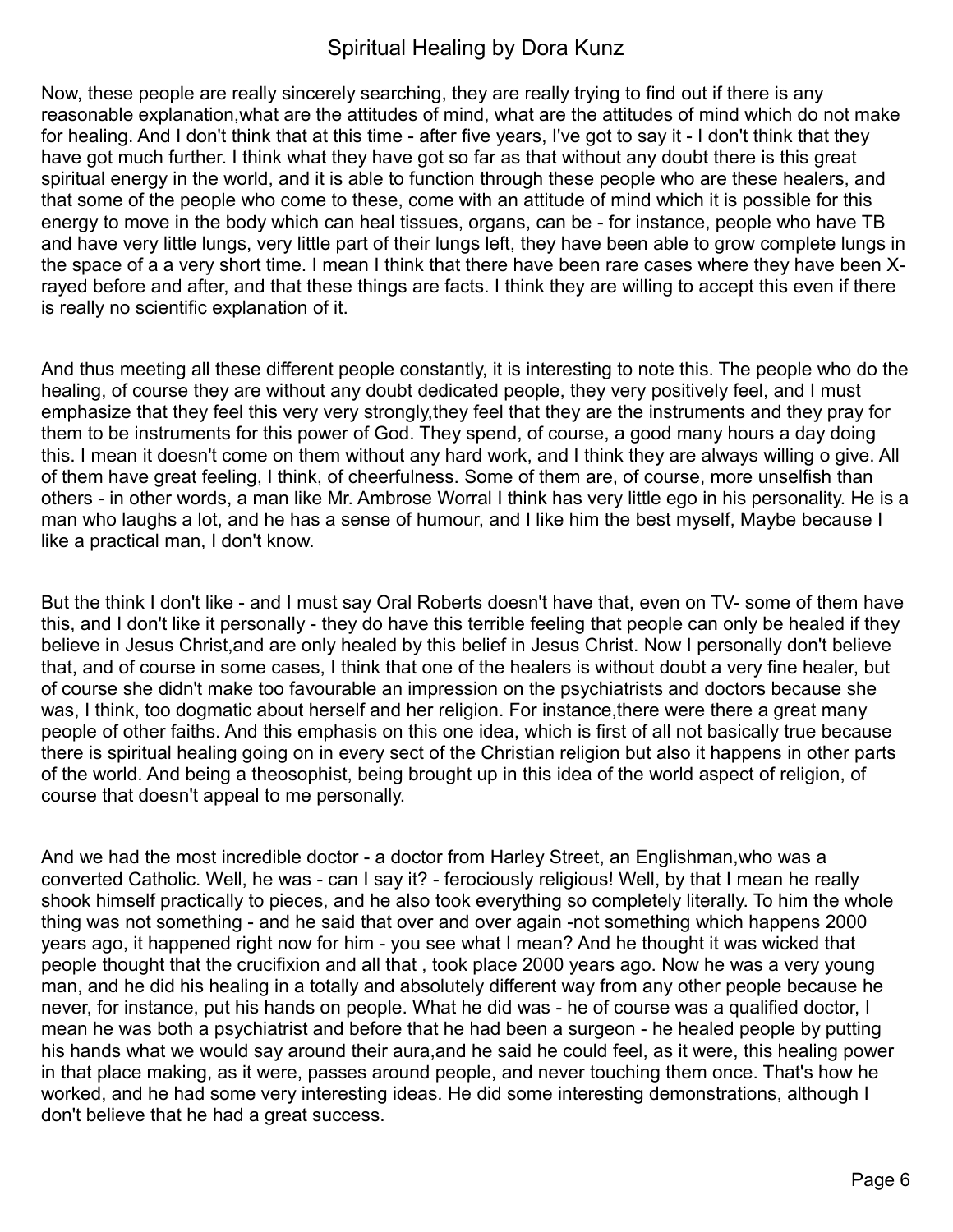One of the poor man he was trying- you've probably heard of Sherwood Eddy, a famous evangelist in the U.S. at one time- I mean he's an old-timer, very well known in the U.S.. Well,he's stone deaf. And he certainly tried to heal him by this method, and at the end of it he said "Now can you hear , Mr. Eddy!" But I don't think he did. And it came to my lot, I had to have an interview -I must tell you this funny joke Before the man was supposed to treat any of these people I was supposed to diagnose to them what I thought was wrong with them, and then this doctor was to health them. But Mr. Sherwood Eddy was stone deaf, and I had to go to the top of the building, he didn't even know what it was all about. I had to yell at the top of my voices to tell him what the healing seminar was about, and so we shrieked at the top of our voices together. He was a sweet man,there's no doubt about it, but I was utterly convinced that nothing, nothing on earth, would make him a healing. Because I will tell you he was a very good man, but he genuinely didn't know because of his deadness even if I shrieked at the top of my voice, what it was all about. And he went there to be healed in an utterly bewildered attitude. And it is strange,but in my experience I don't think it helps for you to be healed - I mean I have watched this - it doesn't help if you go in an attitude "Well, let me try anything once". Mr. Eddy, whatever he understood, even if he was a very religious man for instance, went in that attitude.

I saw a cancer patient who went in that attitude - I've seen several of the patients- I saw a cancer patient in the last stages of the diseases; but you see she went there and I watcher her. She went there just to please her doctor who wanted her to be healed, and I won't say she went with a closed mind because if you are suffering that much you don't, I suppose,have a completely closed mind, but I think what is needed is at least an open mind- because without any doubt - I watched this woman before she went through this process and afterwards - what every patient gets is an immense amount of energy put into their body, and thus for a moment they do get - whether they are healed of the basic disease or not everyone of them gets, for a little while, a sense of strength and well being - am I making that clear? I mean, all these healers, if you come back to our theosophical terminology, through this power which comes through their hands which hits,as it were, the etheric body, in the etheric body of course is primarily the seat of the disease. All our basic causes of physical disease, even if it's psychosomatic, the basic causes of the physical disease are in the etheric body. Now all the healers are able, as it were, to pour into the energy of these patients, an immense amount of this etheric energy, so that for a moment it is like a shock treatment you might say. And for a very short while there is enough energy poured into that etheric body that for a moment there is a swing towards harmony. Not it the healing really takes place, that swing towards harmony, that of course reflects on the organs,and then this genuine healing takes place.

Now we must realize this - healing and even sickness are different kinds of energy. The sickness is energy out of balance, but the healing power as it comes, comes from the level of God, if you like - or it comes not from this etheric level, it comes at least from the level of the soul. And if we could only realize that, within ourselves, a very little bit of that energy at the soul level, if it can be worked through the individual, even himself, worked through the motion and this etheric level, a little bit of that energy is like a torrent when it comes through. So even a little release as it were always is a hundredfold stronger on a lower level Because there,not at this lower level, is the energy of healing, and on that level is all level of spiritual healing. Nobody in the world can really know ahead of time, and none of us know, the immense power which lies at that level in our being, and it is really stored in the being of each human being. But unfortunately we ourselves block that. After all, there are many different ways of blocking ourselves. It isn't only the desire to get well. Physical wellness finally is a natural desire, but I don't think that is the quality which really makes for spiritual healing because I've watched that too. Some of those people who have had only just that desire to be well don't realise that with the desire of being physically well there